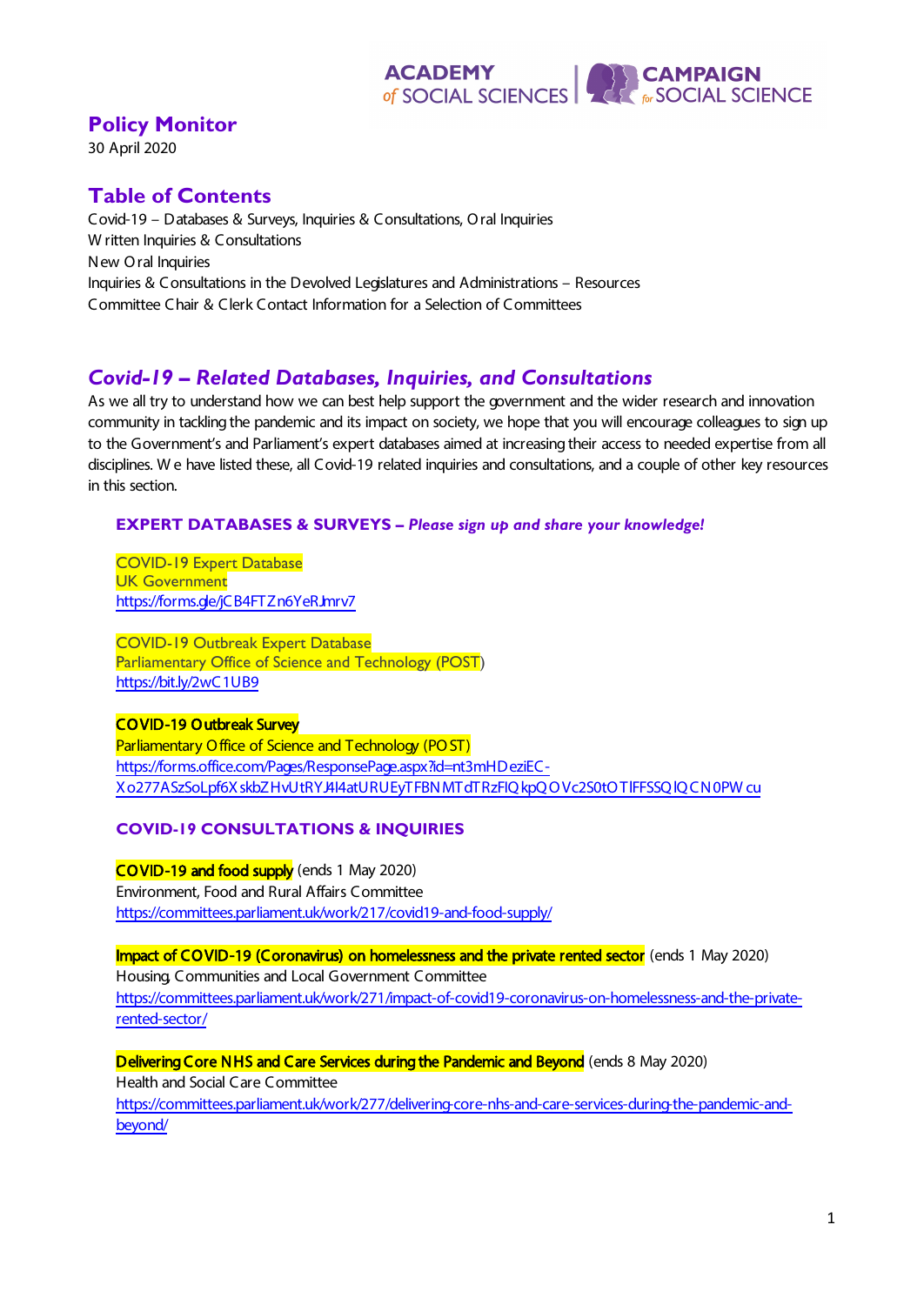**ACADEMY EXPERIENCE**<br> **EXPERIENCE** of SOCIAL SCIENCES Humanitarian crises monitoring impact of coronavirus (ends 8 May 2020) International Development Committee <https://committees.parliament.uk/work/248/humanitarian-crises-monitoring-impact-of-coronavirus/> The W elsh economy and Covid-19 (ends 15 May 2020) W elsh Affairs Committee <https://committees.parliament.uk/work/279/the-welsh-economy-and-covid19/> **Economic impact of coronavirus** (ends 27 May 2020) Treasury Committee <https://committees.parliament.uk/work/224/economic-impact-of-coronavirus/> **The impact of coronavirus on businesses and workers** (ends 29 May 2020) Business, Energy and Industrial Strategy Committee <https://committees.parliament.uk/work/178/the-impact-of-coronavirus-on-businesses-and-workers/> The impact of COVID-19 on education and children's services (ends 31 May 2020) Education Committee <https://committees.parliament.uk/work/202/the-impact-of-covid19-on-education-and-childrens-services/> Left behind white pupils from disadvantaged backgrounds (ends 5 June 2020) Education Committee <https://committees.parliament.uk/work/237/left-behind-white-pupils-from-disadvantaged-backgrounds/> Impact of Covid-19 on DCMS sectors (ends 19 June 2020) Digital, Culture, Media and Sport Committee <https://committees.parliament.uk/work/250/impact-of-covid19-on-dcms-sectors/> Coronavirus: implications for transport (ends 29 June 2020) Transport Committee <https://committees.parliament.uk/work/221/coronavirus-implications-for-transport/> The Government's response to COVID-19: human rights implications (ends 22 July 2020) Human Rights (Joint Committee) <https://committees.parliament.uk/work/218/the-governments-response-to-covid19-human-rights-implications/> UK Science, Research and Technology Capability and Influence in Global Disease Outbreaks (ends 31 July 2020) Science and Technology Committee (Commons) [https://committees.parliament.uk/work/91/uk-science-research-and-technology-capability-and-influence-in-global](https://committees.parliament.uk/work/91/uk-science-research-and-technology-capability-and-influence-in-global-disease-outbreaks/)[disease-outbreaks/](https://committees.parliament.uk/work/91/uk-science-research-and-technology-capability-and-influence-in-global-disease-outbreaks/) **ORAL INQUIRIES – not accepting written evidence, most recently announced first**

W ork of the Department and Government Response to coronavirus Business, Energy and Industrial Strategy Committee <https://committees.parliament.uk/work/268/work-of-the-department-and-government-response-to-coronavirus/>

W ork of the Department

Housing, Communities and Local Government Committee <https://committees.parliament.uk/work/269/work-of-the-department/>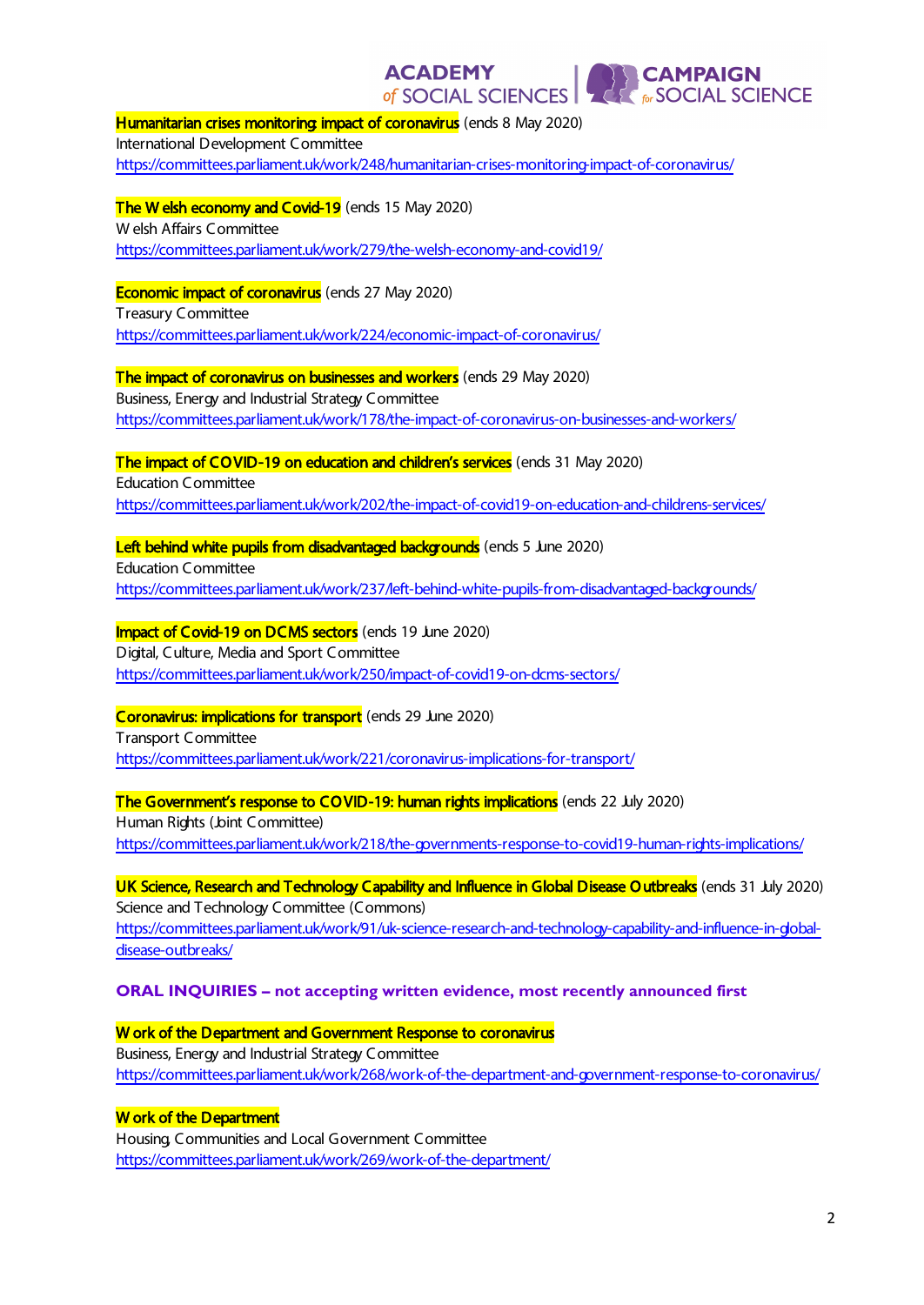**ACADEMY**<br>of SOCIAL SCIENCES

**CAMPAIGN<br>The SOCIAL SCIENCE** 

#### Procedure under coronavirus restrictions

Procedure Committee <https://committees.parliament.uk/work/266/procedure-under-coronavirus-restrictions/>

#### Coronavirus (CO VID-19): The impact on prison, probation and court systems

Justice Committee [https://committees.parliament.uk/work/254/coronavirus-covid19-the-impact-on-prison-probation-and-court](https://committees.parliament.uk/work/254/coronavirus-covid19-the-impact-on-prison-probation-and-court-systems/)[systems/](https://committees.parliament.uk/work/254/coronavirus-covid19-the-impact-on-prison-probation-and-court-systems/)

#### The CO VID-19 pandemic and international trade

International Trade Committee <https://committees.parliament.uk/work/242/the-covid19-pandemic-and-international-trade/>

## Impact of Covid-19 on the charity sector

Digital, Culture, Media and Sport Committee <https://committees.parliament.uk/work/243/impact-of-covid19-on-the-charity-sector/>

#### DW P's response to the coronavirus outbreak

W ork and Pensions Committee <https://committees.parliament.uk/work/130/dwps-response-to-the-coronavirus-outbreak/>

#### The Government's response to Coronavirus Petitions Committee

<https://committees.parliament.uk/work/192/the-governments-response-to-coronavirus/>

# **Written Inquiries & Consultations**

Listed in closing date order for written submissions. Inquiries highlighted in yellow may be of special interest to multiple disciplines.

1 May 2020

#### Heat networks: building a market framework

Department for Business, Energy & Industrial Strategy <https://www.gov.uk/government/consultations/heat-networks-building-a-market-framework>

#### Parliamentary and Health Service O mbudsman Scrutiny 2018-19

Public Administration and Constitutional Affairs Committee <https://committees.parliament.uk/work/69/parliamentary-and-health-service-ombudsman-scrutiny-201819/>

## Proposed rule changes relating to contempt of court: redraft of CPR Part 81

Civil Procedure Rule Committee [https://www.gov.uk/government/consultations/proposed-rule-changes-relating-to-contempt-of-court-redraft-of](https://www.gov.uk/government/consultations/proposed-rule-changes-relating-to-contempt-of-court-redraft-of-cpr-part-81)[cpr-part-81](https://www.gov.uk/government/consultations/proposed-rule-changes-relating-to-contempt-of-court-redraft-of-cpr-part-81)

## Proposed merger of the Northumberland and Tyne and W ear pension funds

Ministry of Housing, Communities & Local Government

[https://www.gov.uk/government/consultations/proposed-merger-of-the-northumberland-and-tyne-and-wear](https://www.gov.uk/government/consultations/proposed-merger-of-the-northumberland-and-tyne-and-wear-pension-funds)[pension-funds](https://www.gov.uk/government/consultations/proposed-merger-of-the-northumberland-and-tyne-and-wear-pension-funds)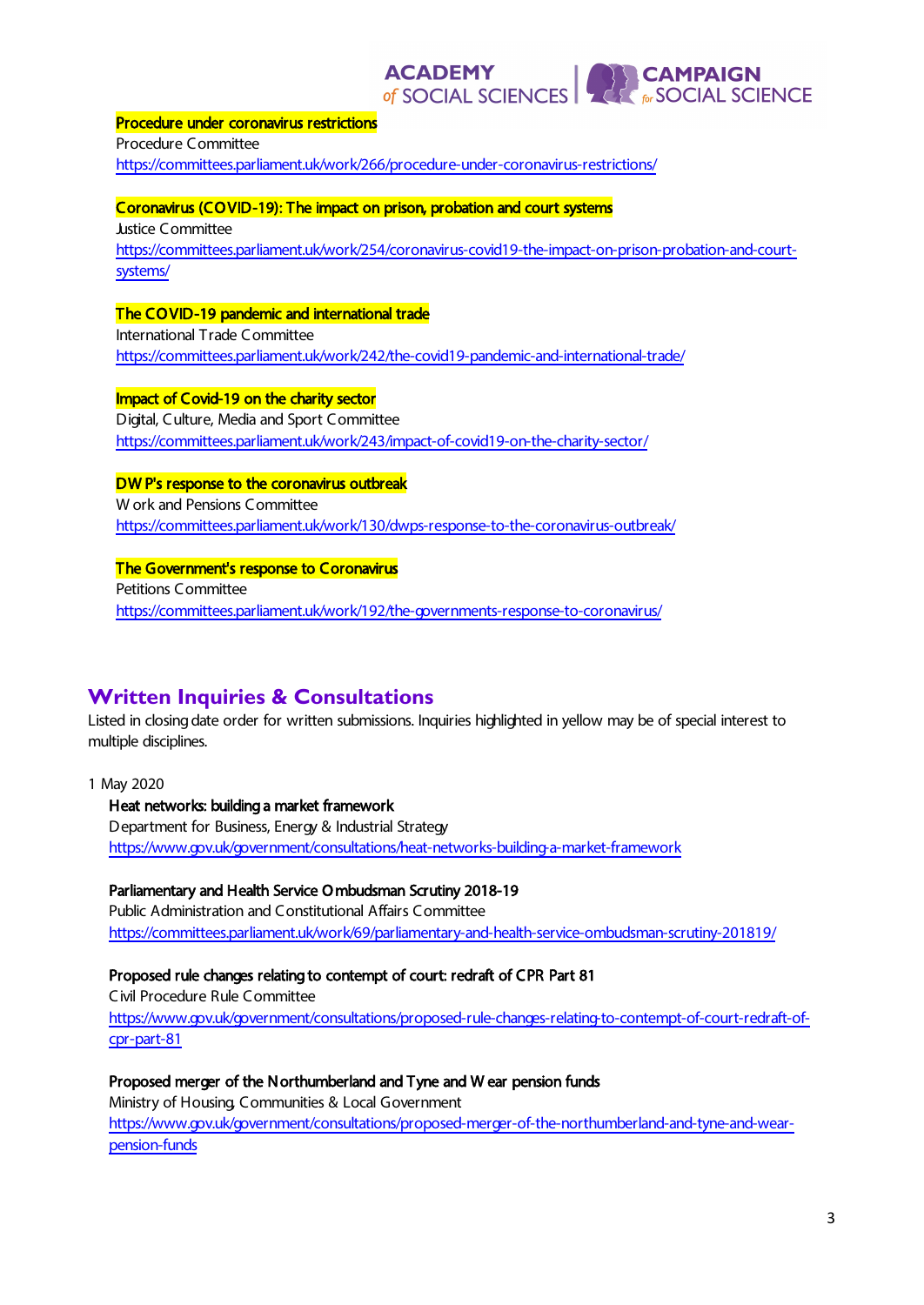# **ACADEMY**<br>of SOCIAL SCIENCES **EXPERIENCE**<br> **EXPRESSIONAL SCIENCE**

4 May 2020

#### Environmental diplomacy

Foreign Affairs Committee

<https://committees.parliament.uk/work/114/environmental-diplomacy/>

#### Long-term delivery of social and affordable rented housing

Housing, Communities and Local Government Committee <https://committees.parliament.uk/work/109/longterm-delivery-of-social-and-affordable-rented-housing/>

#### Progress on devolution in England

Housing, Communities and Local Government Committee <https://committees.parliament.uk/work/110/progress-on-devolution-in-england/>

#### 5 May 2020

#### Egg, sperm and embryo storage limits

Department of Health and Social Care <https://www.gov.uk/government/consultations/egg-sperm-and-embryo-storage-limits>

#### Environmental land management: policy discussion

Department for Environment, Food & Rural Affairs <https://www.gov.uk/government/consultations/environmental-land-management-policy-discussion>

6 May 2020

#### Legislative Scrutiny: Immigration and Social Security Coordination (EU W ithdrawal) Bill

Human Rights (Joint Committee) [https://committees.parliament.uk/work/128/legislative-scrutiny-immigration-and-social-security-coordination-eu](https://committees.parliament.uk/work/128/legislative-scrutiny-immigration-and-social-security-coordination-eu-withdrawal-bill/)[withdrawal-bill/](https://committees.parliament.uk/work/128/legislative-scrutiny-immigration-and-social-security-coordination-eu-withdrawal-bill/)

#### Legislative Scrutiny: Divorce, Dissolution and Separation Bill

Human Rights (Joint Committee) <https://committees.parliament.uk/work/155/legislative-scrutiny-divorce-dissolution-and-separation-bill/>

#### Local authority commercial investment

Public Accounts Committee <https://committees.parliament.uk/work/273/local-authority-commercial-investment/>

7 May 2020

#### Aligning your pension scheme with the TCFD recommendations

Department for W ork and Pensions <https://www.gov.uk/government/consultations/aligning-your-pension-scheme-with-the-tcfd-recommendations>

#### Europe's Beating Cancer Plan

EU Commission <https://ec.europa.eu/info/law/better-regulation/initiatives/ares-2020-693786/public-consultation>

#### The Government's management of its major projects

Public Administration and Constitutional Affairs Committee <https://committees.parliament.uk/work/71/the-governments-management-of-its-major-projects/>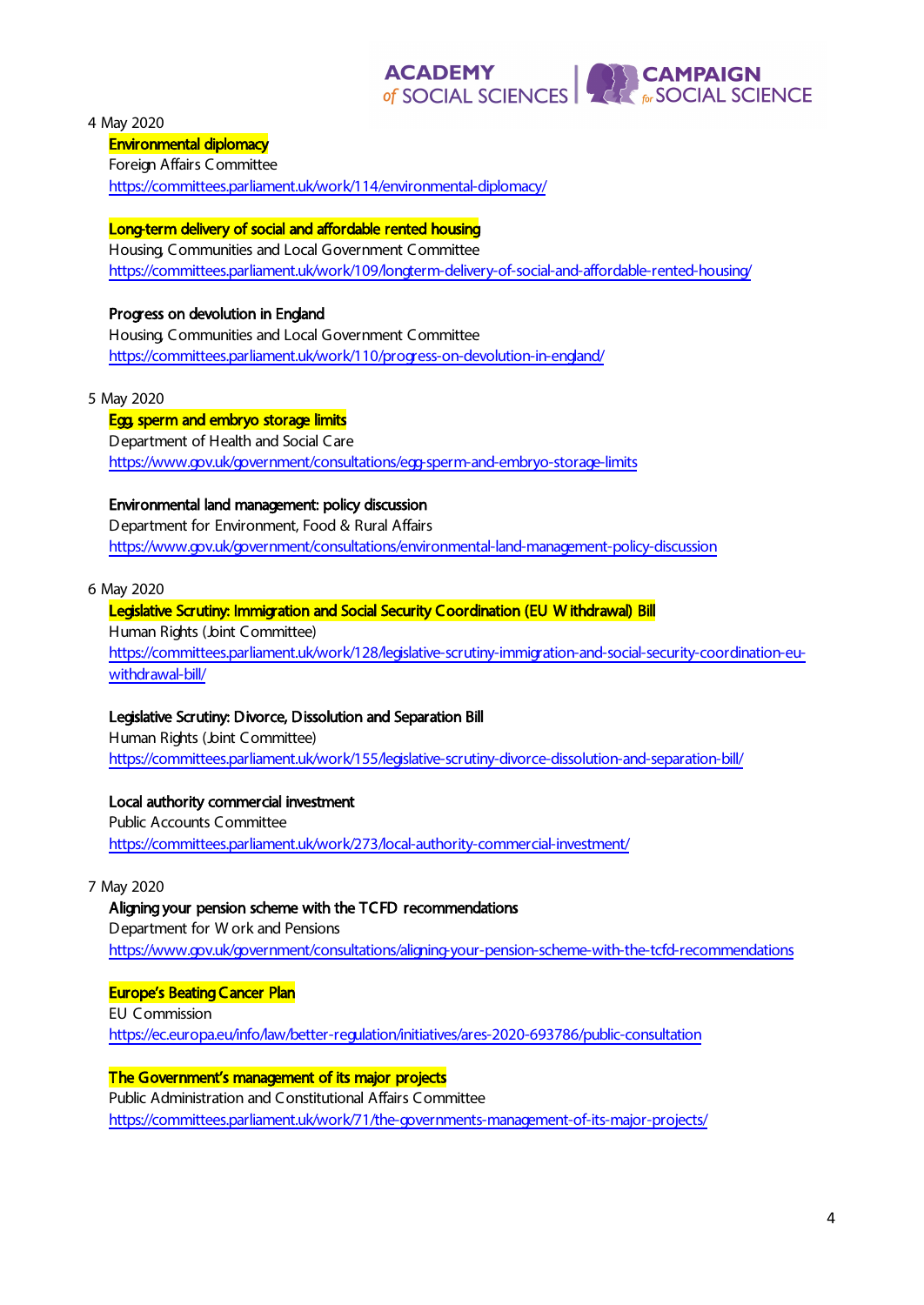# **ACADEMY**<br>of SOCIAL SCIENCES **EXPERIENCE**<br>
For SOCIAL SCIENCE

8 May 2020

#### Claims and elections call for evidence

Office of Tax Simplification <https://www.gov.uk/government/consultations/claims-and-elections-call-for-evidence>

#### Exceptional arrangements for assessment and grading in 2020

O fqual <https://www.gov.uk/government/consultations/exceptional-arrangements-for-assessment-and-grading-in-2020>

# The FCO and the Integrated Review

Foreign Affairs Committee <https://committees.parliament.uk/work/225/the-fco-and-the-integrated-review/>

## Regulating independent educational institutions

Department for Education <https://www.gov.uk/government/consultations/regulating-independent-educational-institutions>

# Single dose of HPV vaccine: call for evidence from the CVI

Department of Health and Social Care <https://www.gov.uk/government/consultations/single-dose-of-hpv-vaccine-call-for-evidence-from-the-jcvi>

11 May 2020

## Market access arrangements for financial services between the UK and Gibraltar: a consultation

HM Treasury

[https://www.gov.uk/government/consultations/market-access-arrangements-for-financial-services-between-the-uk](https://www.gov.uk/government/consultations/market-access-arrangements-for-financial-services-between-the-uk-and-gibraltar-a-consultation)[and-gibraltar-a-consultation](https://www.gov.uk/government/consultations/market-access-arrangements-for-financial-services-between-the-uk-and-gibraltar-a-consultation)

## O verseas funds regime: a consultation

HM Treasury <https://www.gov.uk/government/consultations/overseas-funds-regime-a-consultation>

12 May 2020

## The Fixed-term Parliaments Act 2011

Public Administration and Constitutional Affairs Committee <https://committees.parliament.uk/work/79/the-fixedterm-parliaments-act-2011/>

## Public consultation on the Counterfeit and Piracy W atch List

EU Commission [https://trade.ec.europa.eu/consultations/index.cfm?consul\\_id=262](https://trade.ec.europa.eu/consultations/index.cfm?consul_id=262)

## 13 May 2020

Human rights – review of EU 'Anti-Torture' Regulation (2016-20) EU Commission [https://ec.europa.eu/info/law/better-regulation/initiatives/ares-2019-4201434\\_en](https://ec.europa.eu/info/law/better-regulation/initiatives/ares-2019-4201434_en)

14 May 2020

Consultation on new statutory guidance for Condition F1 O fqual <https://www.gov.uk/government/consultations/consultation-on-new-statutory-guidance-for-condition-f1>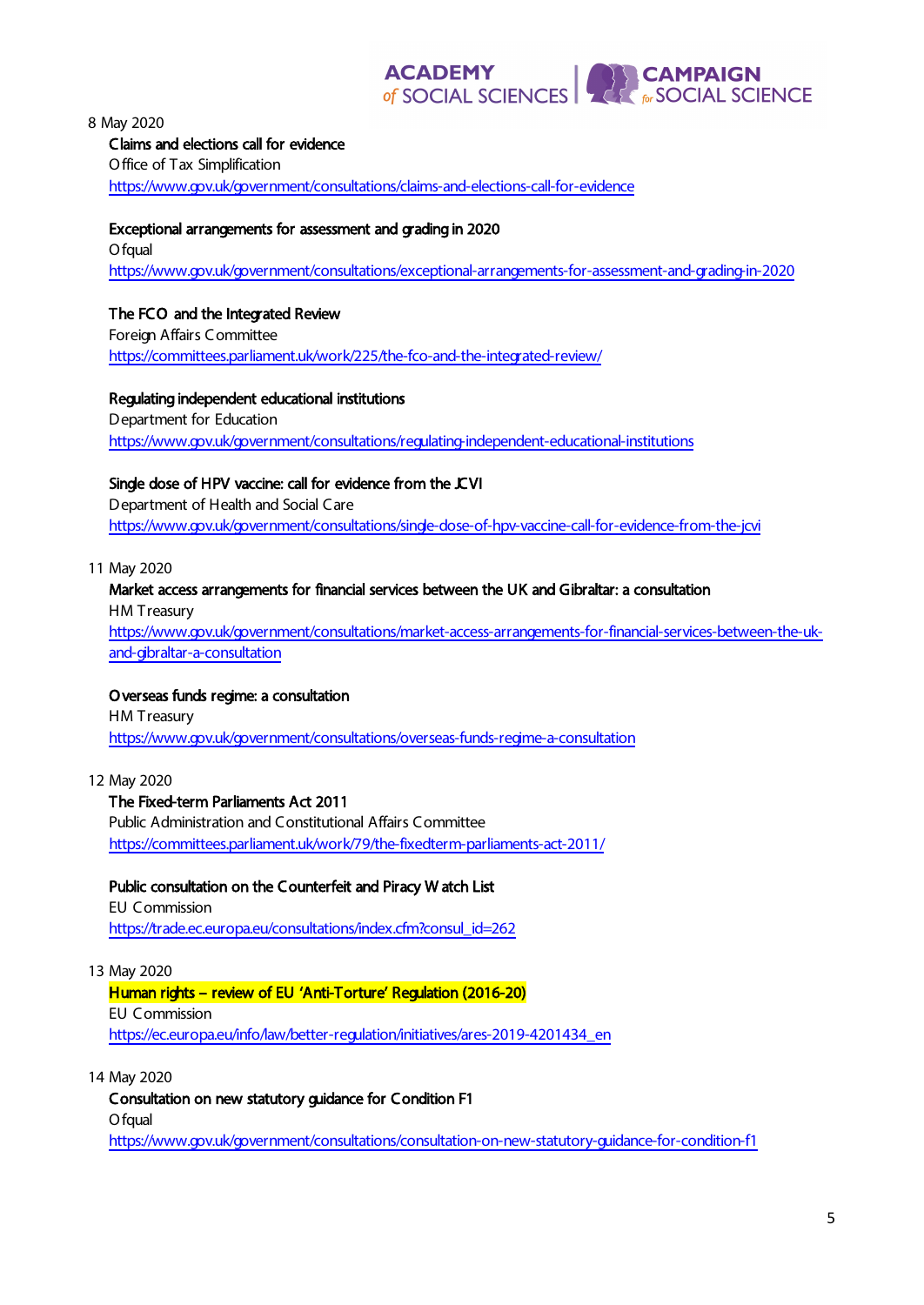# **ACADEMY**<br>
of SOCIAL SCIENCES **EXPERIENCE**<br> **EXPRESSIONAL SCIENCE**

15 May 2020

Flooding Environment, Food and Rural Affairs Committee <https://committees.parliament.uk/work/107/flooding/>

## Technological Innovations and Climate Change: O ffshore W ind

Environmental Audit Committee <https://committees.parliament.uk/work/249/technological-innovations-and-climate-change-offshore-wind/>

18 May 2020

## Cladding: progress on remediation

Housing, Communities and Local Government Committee <https://committees.parliament.uk/work/85/cladding-progress-on-remediation/>

#### Review of the regulatory framework for investment firms and market operators

EU Commission [https://ec.europa.eu/info/law/better-regulation/have-your-say/initiatives/12167-Review-of-the-regulatory](https://ec.europa.eu/info/law/better-regulation/have-your-say/initiatives/12167-Review-of-the-regulatory-framework-for-investment-firms-and-market-operators-MiFID-2-1-/public-consultation)[framework-for-investment-firms-and-market-operators-MiFID-2-1-/public-consultation](https://ec.europa.eu/info/law/better-regulation/have-your-say/initiatives/12167-Review-of-the-regulatory-framework-for-investment-firms-and-market-operators-MiFID-2-1-/public-consultation)

#### 20 May 2020

# A consultation on duty-free and tax-free goods carried by passengers.

HM Treasury and HM Revenue & Customs [https://www.gov.uk/government/consultations/a-consultation-on-duty-free-and-tax-free-goods-carried-by](https://www.gov.uk/government/consultations/a-consultation-on-duty-free-and-tax-free-goods-carried-by-passengers)[passengers](https://www.gov.uk/government/consultations/a-consultation-on-duty-free-and-tax-free-goods-carried-by-passengers)

#### 22 May 2020

#### Contracts for Difference (CfD): proposed amendments to the scheme 2020

Department for Business, Energy & Industrial Strategy [https://www.gov.uk/government/consultations/contracts-for-difference-cfd-proposed-amendments-to-the-scheme-](https://www.gov.uk/government/consultations/contracts-for-difference-cfd-proposed-amendments-to-the-scheme-2020)[2020](https://www.gov.uk/government/consultations/contracts-for-difference-cfd-proposed-amendments-to-the-scheme-2020)

## UK Freeports

International Trade Committee <https://committees.parliament.uk/work/231/uk-freeports/>

#### 25 May 2020

#### Evaluation of the EU legal framework on food irradiation

EU Commission [https://ec.europa.eu/info/law/better-regulation/have-your-say/initiatives/1477-Evaluation-of-the-EU-legal-framework](https://ec.europa.eu/info/law/better-regulation/have-your-say/initiatives/1477-Evaluation-of-the-EU-legal-framework-on-food-irradiation)[on-food-irradiation](https://ec.europa.eu/info/law/better-regulation/have-your-say/initiatives/1477-Evaluation-of-the-EU-legal-framework-on-food-irradiation)

# Review of the ban on the use of combustible materials in and on the external walls of buildings

Ministry of Housing, Communities & Local Government

[https://www.gov.uk/government/consultations/review-of-the-ban-on-the-use-of-combustible-materials-in-and-on](https://www.gov.uk/government/consultations/review-of-the-ban-on-the-use-of-combustible-materials-in-and-on-the-external-walls-of-buildings)[the-external-walls-of-buildings](https://www.gov.uk/government/consultations/review-of-the-ban-on-the-use-of-combustible-materials-in-and-on-the-external-walls-of-buildings)

# W ales and the Shared Prosperity Fund

W elsh Affairs Committee

<https://committees.parliament.uk/work/41/wales-and-the-shared-prosperity-fund/>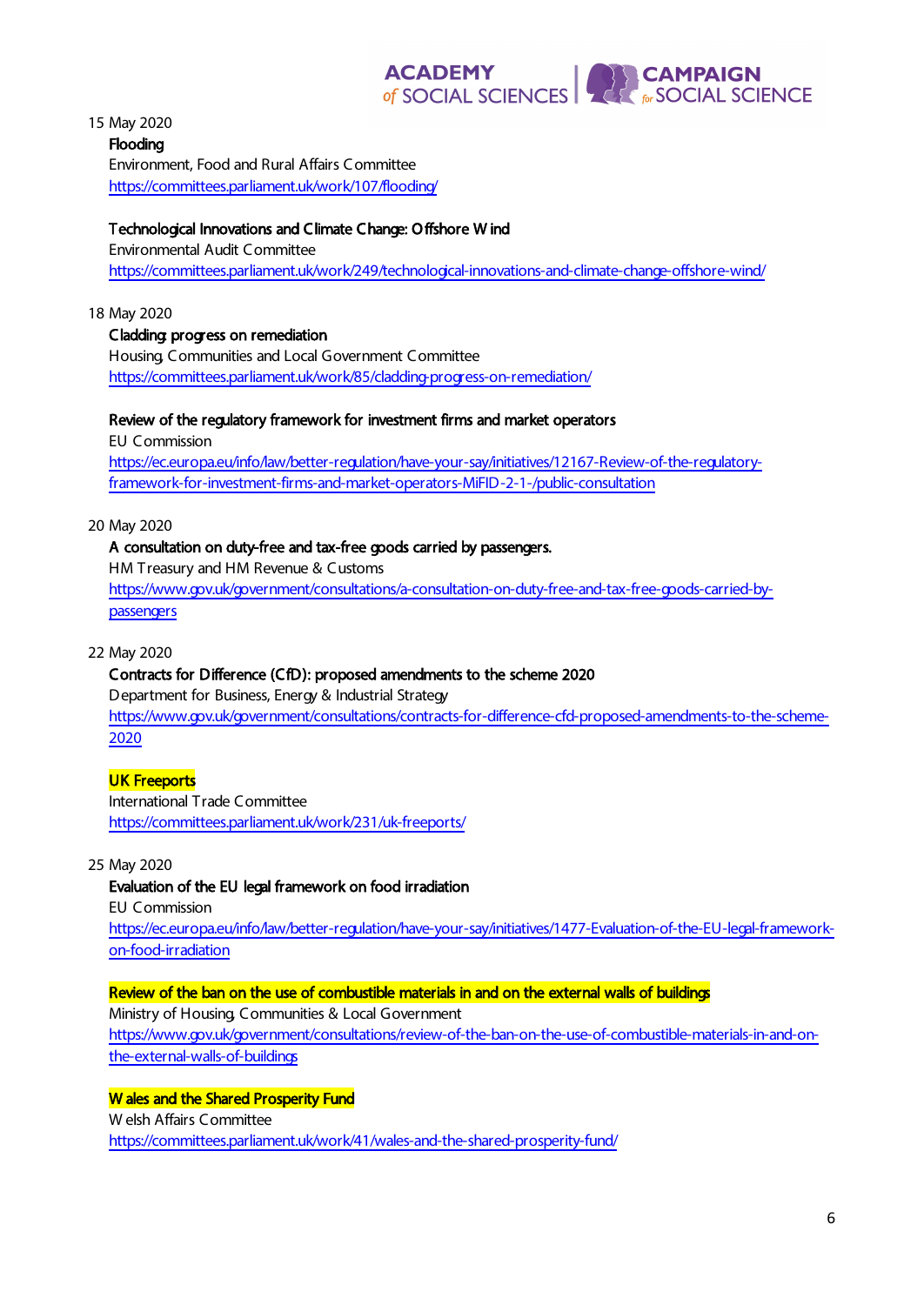

26 May 2020

House building statistics: proposed changes Ministry of Housing, Communities & Local Government <https://www.gov.uk/government/consultations/house-building-statistics-proposed-changes>

27 May 2020

#### European Climate Pact

EU Commission

<https://ec.europa.eu/info/law/better-regulation/have-your-say/initiatives/12219-European-Climate-Pact>

28 May 2020

#### Gender pay gap – transparency on pay for men and women

EU Commission

[https://ec.europa.eu/info/law/better-regulation/have-your-say/initiatives/12098-Strengthening-the-principle-of-equal](https://ec.europa.eu/info/law/better-regulation/have-your-say/initiatives/12098-Strengthening-the-principle-of-equal-pay-between-men-and-women-through-pay-transparency)[pay-between-men-and-women-through-pay-transparency](https://ec.europa.eu/info/law/better-regulation/have-your-say/initiatives/12098-Strengthening-the-principle-of-equal-pay-between-men-and-women-through-pay-transparency)

#### Preventing abuse of the R&D tax relief for SMEs: second consultation

HM Treasury

<https://www.gov.uk/government/consultations/preventing-abuse-of-the-rd-tax-relief-for-smes-second-consultation>

29 May 2020

## Consulting on ending the sale of new petrol, diesel and hybrid cars and vans

Department for Transport and O ffice for Low Emission Vehicles [https://www.gov.uk/government/consultations/consulting-on-ending-the-sale-of-new-petrol-diesel-and-hybrid-cars](https://www.gov.uk/government/consultations/consulting-on-ending-the-sale-of-new-petrol-diesel-and-hybrid-cars-and-vans)[and-vans](https://www.gov.uk/government/consultations/consulting-on-ending-the-sale-of-new-petrol-diesel-and-hybrid-cars-and-vans)

## The FCO 's role in blocking foreign asset stripping in the UK

Foreign Affairs Committee <https://committees.parliament.uk/work/252/the-fcos-role-in-blocking-foreign-asset-stripping-in-the-uk/>

## Police powers: pre-charge bail

Home O ffice <https://www.gov.uk/government/consultations/police-powers-pre-charge-bail>

31 May 2020

## Consultation on the W hite Paper on Artificial Intelligence - A European Approach

EU Commission (Secure Survey) <https://ec.europa.eu/eusurvey/runner/AIConsult2020>

#### European Strategy for data

EU Commission (Secure Survey) <https://ec.europa.eu/eusurvey/runner/DataStrategy>

1 June 2020

Addressing the Legacy of Northern Ireland's past: The UK Government's New Proposals Northern Ireland Affairs Committee [https://committees.parliament.uk/work/282/addressing-the-legacy-of-northern-irelands-past-the-uk-governments](https://committees.parliament.uk/work/282/addressing-the-legacy-of-northern-irelands-past-the-uk-governments-new-proposals/)[new-proposals/](https://committees.parliament.uk/work/282/addressing-the-legacy-of-northern-irelands-past-the-uk-governments-new-proposals/)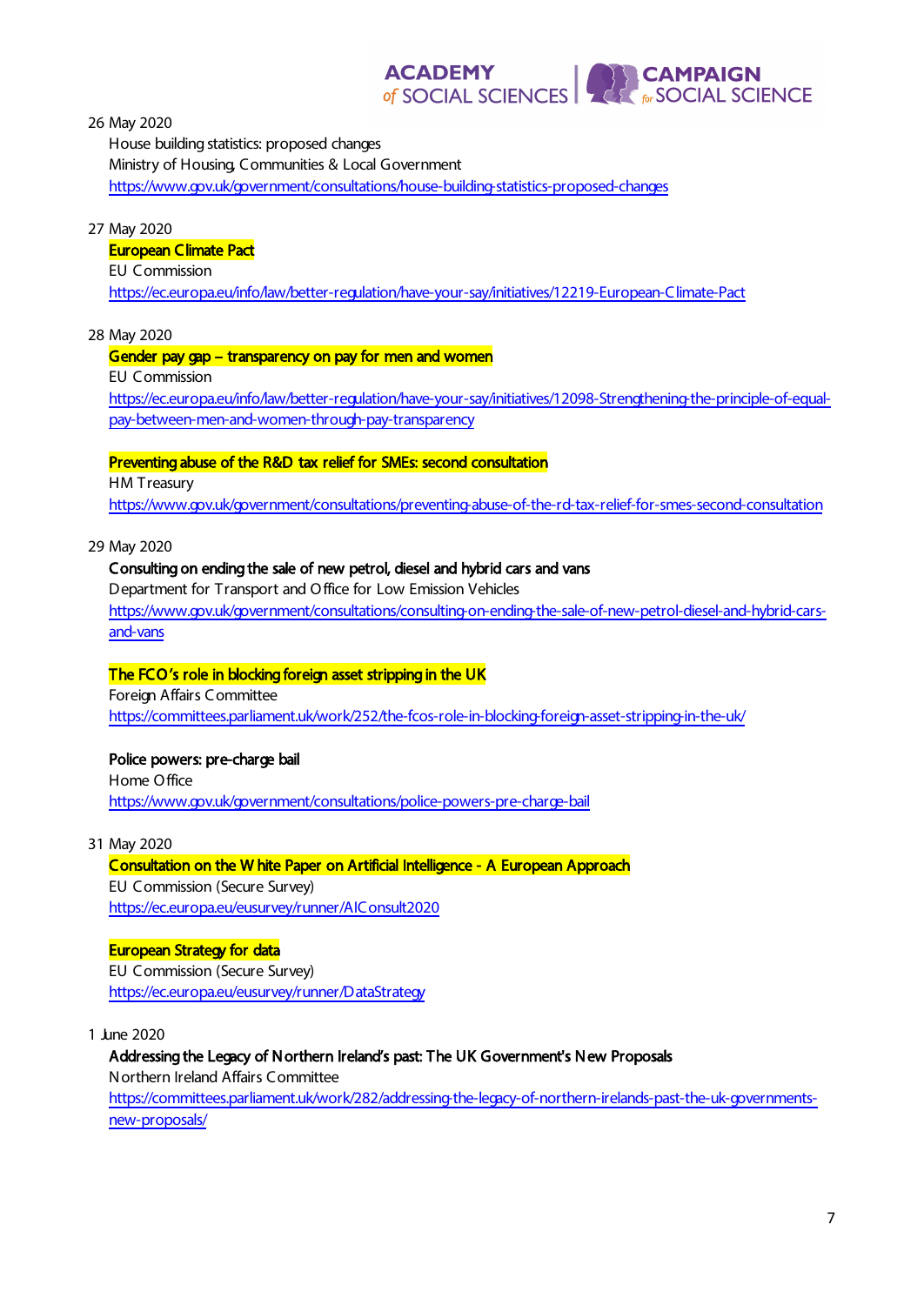# **ACADEMY** of SOCIAL SCIENCES

**EXPERIENCE**<br> **EXPRESSIONAL SCIENCE** 

#### Taking Part Survey Review

Department for Digital, Culture, Media & Sport <https://www.gov.uk/government/consultations/taking-part-survey-review>

#### 2 June 2020

# e-scooters

Transport Committee <https://committees.parliament.uk/work/272/escooters/>

#### 3 June 2020

#### Legislative Scrutiny: Private International Law (Implementation of Agreements) Bill

Human Rights (Joint Committee)

[https://committees.parliament.uk/work/148/legislative-scrutiny-private-international-law-implementation-of](https://committees.parliament.uk/work/148/legislative-scrutiny-private-international-law-implementation-of-agreements-bill/)[agreements-bill/](https://committees.parliament.uk/work/148/legislative-scrutiny-private-international-law-implementation-of-agreements-bill/)

#### Unregulated provision for children in care and care leavers

Department for Education <https://www.gov.uk/government/consultations/unregulated-provision-for-children-in-care-and-care-leavers>

## Trade – preferential tariff scheme between the EU and developing countries (update)

EU Commission

[https://ec.europa.eu/info/law/better-regulation/have-your-say/initiatives/2136-Towards-the-future-Generalised-](https://ec.europa.eu/info/law/better-regulation/have-your-say/initiatives/2136-Towards-the-future-Generalised-Scheme-of-Preferences-legal-framework-granting-trade-advantages-to-developing-countries)[Scheme-of-Preferences-legal-framework-granting-trade-advantages-to-developing-countries](https://ec.europa.eu/info/law/better-regulation/have-your-say/initiatives/2136-Towards-the-future-Generalised-Scheme-of-Preferences-legal-framework-granting-trade-advantages-to-developing-countries)

#### 4 June 2020

#### Low Pay Commission consultation 2020 Low Pay Commission <https://www.gov.uk/government/consultations/low-pay-commission-consultation-2020>

#### Public W orks Loan Board: Future lending terms consultation

HM Treasury <https://www.gov.uk/government/consultations/public-works-loan-board-future-lending-terms-consultation>

11 June 2020

#### Reforming Regulation Initiative

Department for Business, Energy & Industrial Strategy <https://www.gov.uk/government/consultations/reforming-regulation-initiative>

#### Climate Change Agreements scheme extension and reforms for any future scheme

HM Treasury and Department for Business, Energy & Industrial Strategy [https://www.gov.uk/government/consultations/climate-change-agreements-scheme-extension-and-reforms-for-any](https://www.gov.uk/government/consultations/climate-change-agreements-scheme-extension-and-reforms-for-any-future-scheme)[future-scheme](https://www.gov.uk/government/consultations/climate-change-agreements-scheme-extension-and-reforms-for-any-future-scheme)

#### Non-financial reporting by large companies (updated rules)

EU Commission [https://ec.europa.eu/info/law/better-regulation/have-your-say/initiatives/12129-Revision-of-Non-Financial-Reporting-](https://ec.europa.eu/info/law/better-regulation/have-your-say/initiatives/12129-Revision-of-Non-Financial-Reporting-Directive/public-consultation)[Directive/public-consultation](https://ec.europa.eu/info/law/better-regulation/have-your-say/initiatives/12129-Revision-of-Non-Financial-Reporting-Directive/public-consultation)

15 June 2020

EU animal welfare strategy (2012-15) – evaluation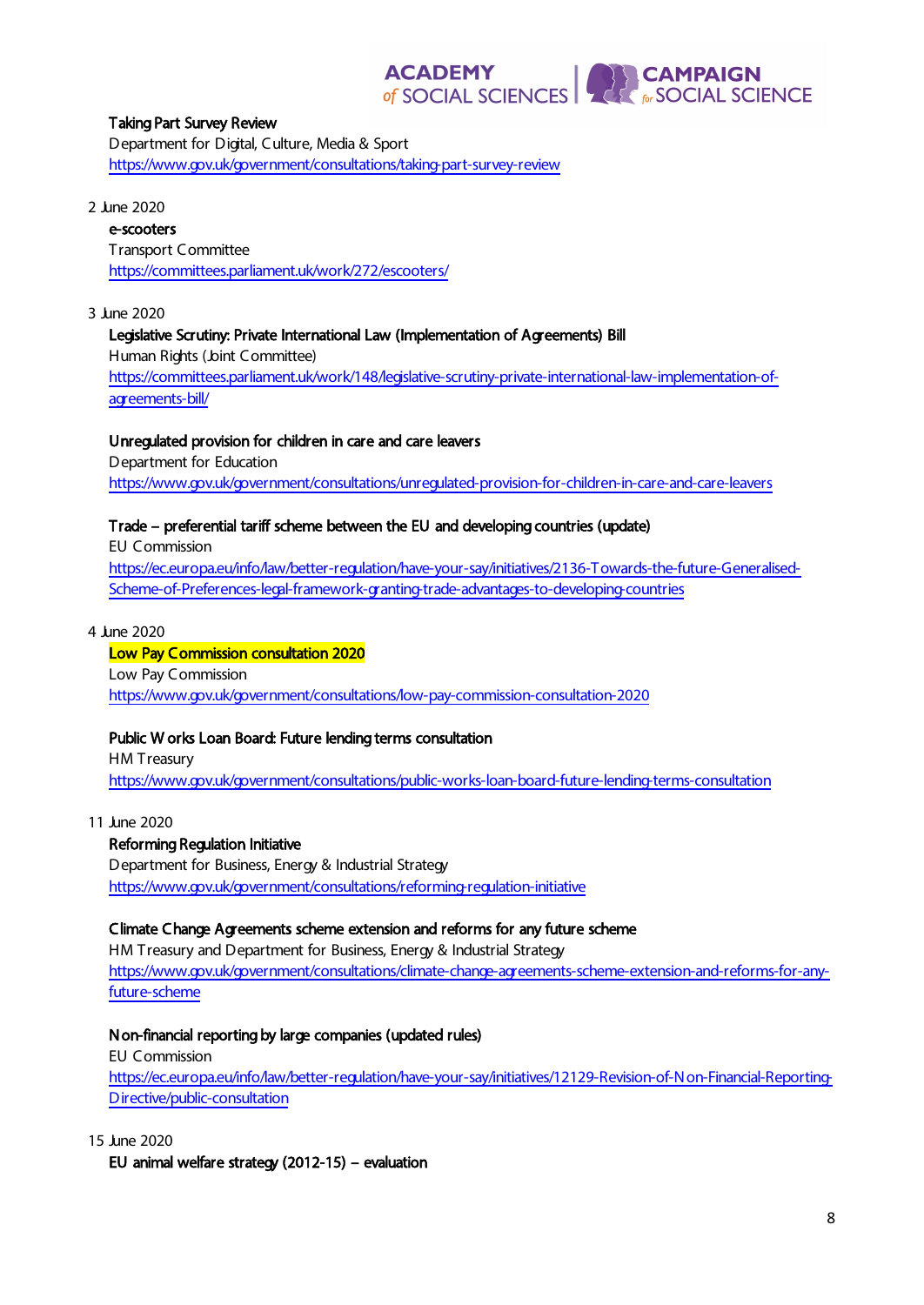EU Commission

[https://ec.europa.eu/info/law/better-regulation/have-your-say/initiatives/2140-Evaluation-of-the-EU-Animal-W elfare-](https://ec.europa.eu/info/law/better-regulation/have-your-say/initiatives/2140-Evaluation-of-the-EU-Animal-Welfare-Strategy-2012-2015-)[Strategy-2012-2015-](https://ec.europa.eu/info/law/better-regulation/have-your-say/initiatives/2140-Evaluation-of-the-EU-Animal-Welfare-Strategy-2012-2015-)

of SOCIAL SCIENCES

**CAMPAIGN<br>FOCIAL SCIENCE** 

**ACADEMY** 

#### Galileo satellite system - use for critical infrastructure (telecoms, energy, finance)

EU Commission [https://ec.europa.eu/info/law/better-regulation/have-your-say/initiatives/2093-European-initiative-on-the-use-of-](https://ec.europa.eu/info/law/better-regulation/have-your-say/initiatives/2093-European-initiative-on-the-use-of-Galileo-in-Critical-infrastructures)[Galileo-in-Critical-infrastructures](https://ec.europa.eu/info/law/better-regulation/have-your-say/initiatives/2093-European-initiative-on-the-use-of-Galileo-in-Critical-infrastructures)

#### 16 June 2020

#### EU-China Customs Agreement

EU Commission

<https://ec.europa.eu/info/law/better-regulation/have-your-say/initiatives/1941-EU-China-Customs-Agreement>

19 June 2020

#### Broadband and the road to 5G

Digital, Culture, Media and Sport Committee <https://committees.parliament.uk/work/89/broadband-and-the-road-to-5g/>

#### The future of Public Service Broadcasting

Digital, Culture, Media and Sport Committee <https://committees.parliament.uk/work/90/the-future-of-public-service-broadcasting/>

#### 23 June 2020

#### 2030 Climate Target Plan

EU Commission <https://ec.europa.eu/info/law/better-regulation/have-your-say/initiatives/12265-2030-Climate-Target-Plan>

#### European network of employment services (EURES evaluation 2016-2020)

EU Commission [https://ec.europa.eu/info/law/better-regulation/have-your-say/initiatives/11866-European-network-of-employment](https://ec.europa.eu/info/law/better-regulation/have-your-say/initiatives/11866-European-network-of-employment-services-EURES-evaluation-2016-2020)[services-EURES-evaluation-2016-2020](https://ec.europa.eu/info/law/better-regulation/have-your-say/initiatives/11866-European-network-of-employment-services-EURES-evaluation-2016-2020)

24 June 2020

#### Legislative Scrutiny: Counter Terrorism (Sentencing and Release) Bill

Human Rights (Joint Committee) <https://committees.parliament.uk/work/142/legislative-scrutiny-counter-terrorism-sentencing-and-release-bill/>

#### 26 June 2020

#### Changing the perfect picture: an inquiry into body image

W omen and Equalities Committee <https://committees.parliament.uk/work/226/changing-the-perfect-picture-an-inquiry-into-body-image/>

28 June 2020

#### Protecting places of worship consultation

Home O ffice <https://www.gov.uk/government/consultations/protecting-places-of-worship-consultation>

30 June 2020

Brexit and trade: implications for W ales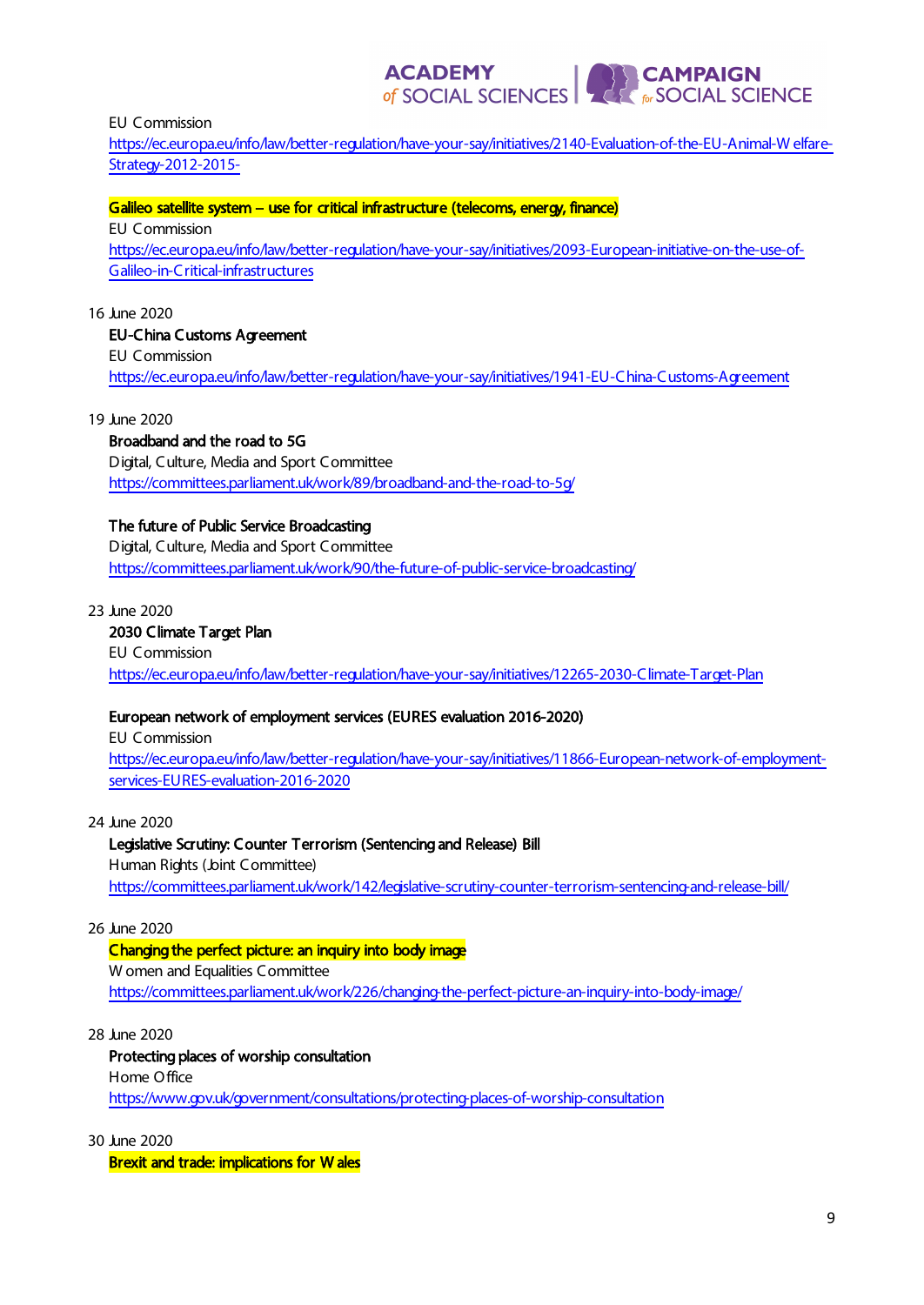**ACADEMY EXPERIENCE**<br> **EXPRESSIONAL SCIENCE** of SOCIAL SCIENCES

W elsh Affairs Committee <https://committees.parliament.uk/work/119/brexit-and-trade-implications-for-wales/>

Commercial genomics Science and Technology Committee (Commons) <https://committees.parliament.uk/work/263/commercial-genomics/>

## A new UK research funding agency

Science and Technology Committee (Commons) <https://committees.parliament.uk/work/265/a-new-uk-research-funding-agency/>

## Social care: funding and workforce

Health and Social Care Committee <https://committees.parliament.uk/work/136/social-care-funding-and-workforce/>

#### UK telecommunications infrastructure and the UK's domestic capability

Science and Technology Committee (Commons) <https://committees.parliament.uk/work/264/uk-telecommunications-infrastructure-and-the-uks-domestic-capability/>

#### Young and novice drivers

Transport Committee <https://committees.parliament.uk/work/146/young-and-novice-drivers/>

#### 1 July 2020

# Consultation on Guidance on malpractice and maladministration O faual

<https://www.gov.uk/government/consultations/consultation-on-guidance-on-malpractice-and-maladministration>

#### 3 July 2020

#### Future of transport regulatory review: call for evidence on micromobility vehicles, flexible bus services and mobility as a service

Department for Transport and Department for Business, Energy & Industrial Strategy [https://www.gov.uk/government/consultations/future-of-transport-regulatory-review-call-for-evidence-on](https://www.gov.uk/government/consultations/future-of-transport-regulatory-review-call-for-evidence-on-micromobility-vehicles-flexible-bus-services-and-mobility-as-a-service)[micromobility-vehicles-flexible-bus-services-and-mobility-as-a-service](https://www.gov.uk/government/consultations/future-of-transport-regulatory-review-call-for-evidence-on-micromobility-vehicles-flexible-bus-services-and-mobility-as-a-service)

#### 7 July 2020

#### Future support for low carbon heat

Department for Business, Energy & Industrial Strategy <https://www.gov.uk/government/consultations/future-support-for-low-carbon-heat>

#### Non-domestic Renewable Heat Incentive: ensuring a sustainable scheme

Department for Business, Energy & Industrial Strategy [https://www.gov.uk/government/consultations/non-domestic-renewable-heat-incentive-ensuring-a-sustainable](https://www.gov.uk/government/consultations/non-domestic-renewable-heat-incentive-ensuring-a-sustainable-scheme)[scheme](https://www.gov.uk/government/consultations/non-domestic-renewable-heat-incentive-ensuring-a-sustainable-scheme)

9 July 2020

Legislative Scrutiny: Sentencing Bill Human Rights (Joint Committee) <https://committees.parliament.uk/work/143/legislative-scrutiny-sentencing-bill/>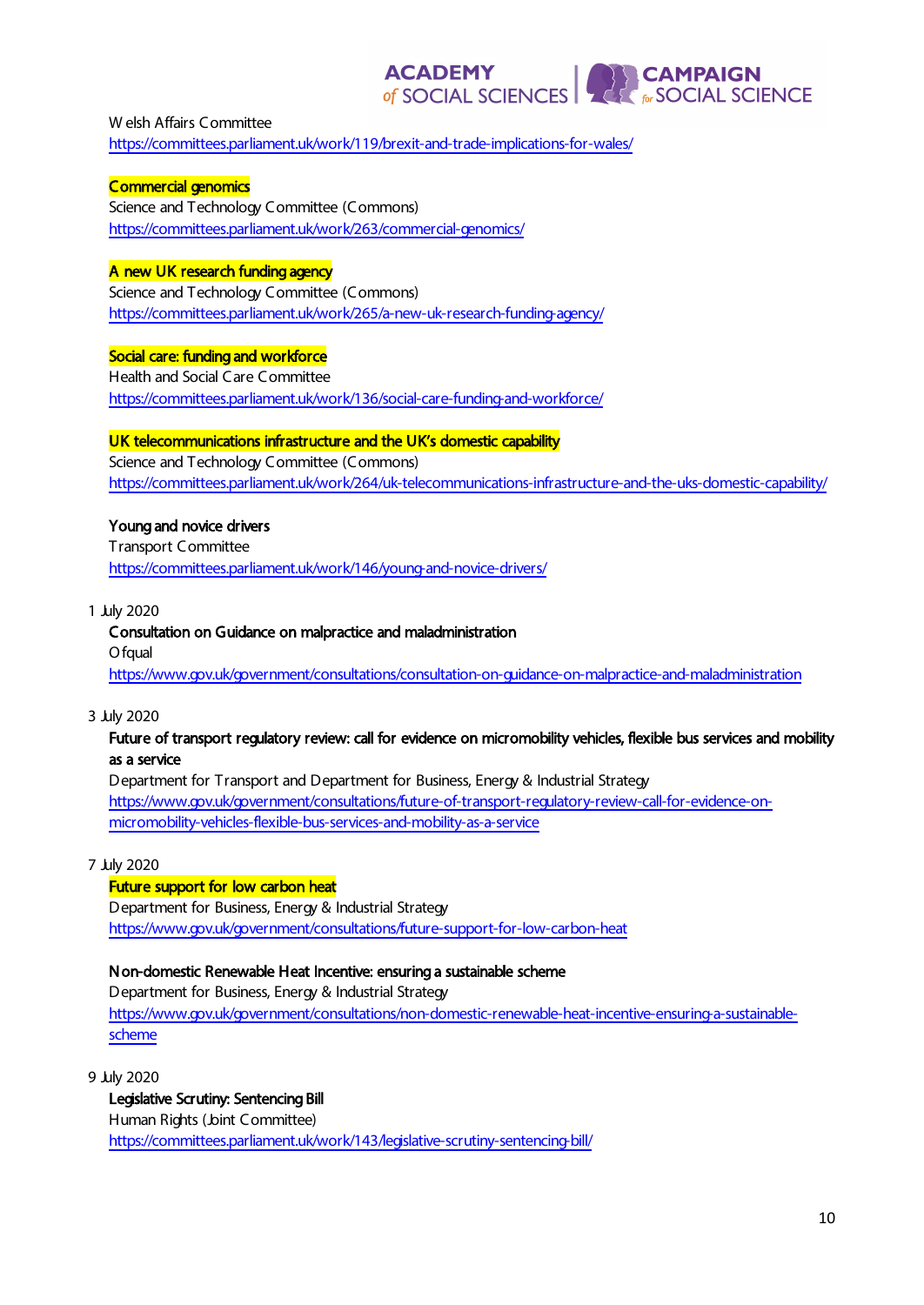#### **ACADEMY EXPERIENCE**<br>
For SOCIAL SCIENCE of SOCIAL SCIENCES

13 July 2020

## Freeports consultation

Department for International Trade <https://www.gov.uk/government/consultations/freeports-consultation>

## 15 July 2020

Legislative Scrutiny: Serious Violence Bill Human Rights (Joint Committee) <https://committees.parliament.uk/work/144/legislative-scrutiny-serious-violence-bill/>

## 22 July 2020

Espionage legislation Human Rights (Joint Committee) <https://committees.parliament.uk/work/180/espionage-legislation/>

## Legislative Scrutiny: Building Safety Bill

Human Rights (Joint Committee) <https://committees.parliament.uk/work/151/legislative-scrutiny-building-safety-bill/>

## Legislative Scrutiny: Domestic Abuse Bill

Human Rights (Joint Committee) <https://committees.parliament.uk/work/156/legislative-scrutiny-domestic-abuse-bill/>

## Legislative Scrutiny: Fire Safety Bill

Human Rights (Joint Committee) <https://committees.parliament.uk/work/152/legislative-scrutiny-fire-safety-bill/>

## Legislative Scrutiny: Health Service Safety Investigations Bill

Human Rights (Joint Committee) <https://committees.parliament.uk/work/149/legislative-scrutiny-health-service-safety-investigations-bill/>

# Legislative Scrutiny: Police Powers and Protections Bill

Human Rights (Joint Committee) <https://committees.parliament.uk/work/153/legislative-scrutiny-police-powers-and-protections-bill/>

#### Legislative Scrutiny: Renters' Reform Bill Human Rights (Joint Committee) <https://committees.parliament.uk/work/150/legislative-scrutiny-renters-reform-bill/>

## Mental Health Act reform

Human Rights (Joint Committee) <https://committees.parliament.uk/work/182/mental-health-act-reform/>

## 31 July 2020

Consulting on ending the sale of new petrol, diesel and hybrid cars and vans Department for Transport and O ffice for Low Emission Vehicles [https://www.gov.uk/government/consultations/consulting-on-ending-the-sale-of-new-petrol-diesel-and-hybrid-cars](https://www.gov.uk/government/consultations/consulting-on-ending-the-sale-of-new-petrol-diesel-and-hybrid-cars-and-vans)[and-vans](https://www.gov.uk/government/consultations/consulting-on-ending-the-sale-of-new-petrol-diesel-and-hybrid-cars-and-vans)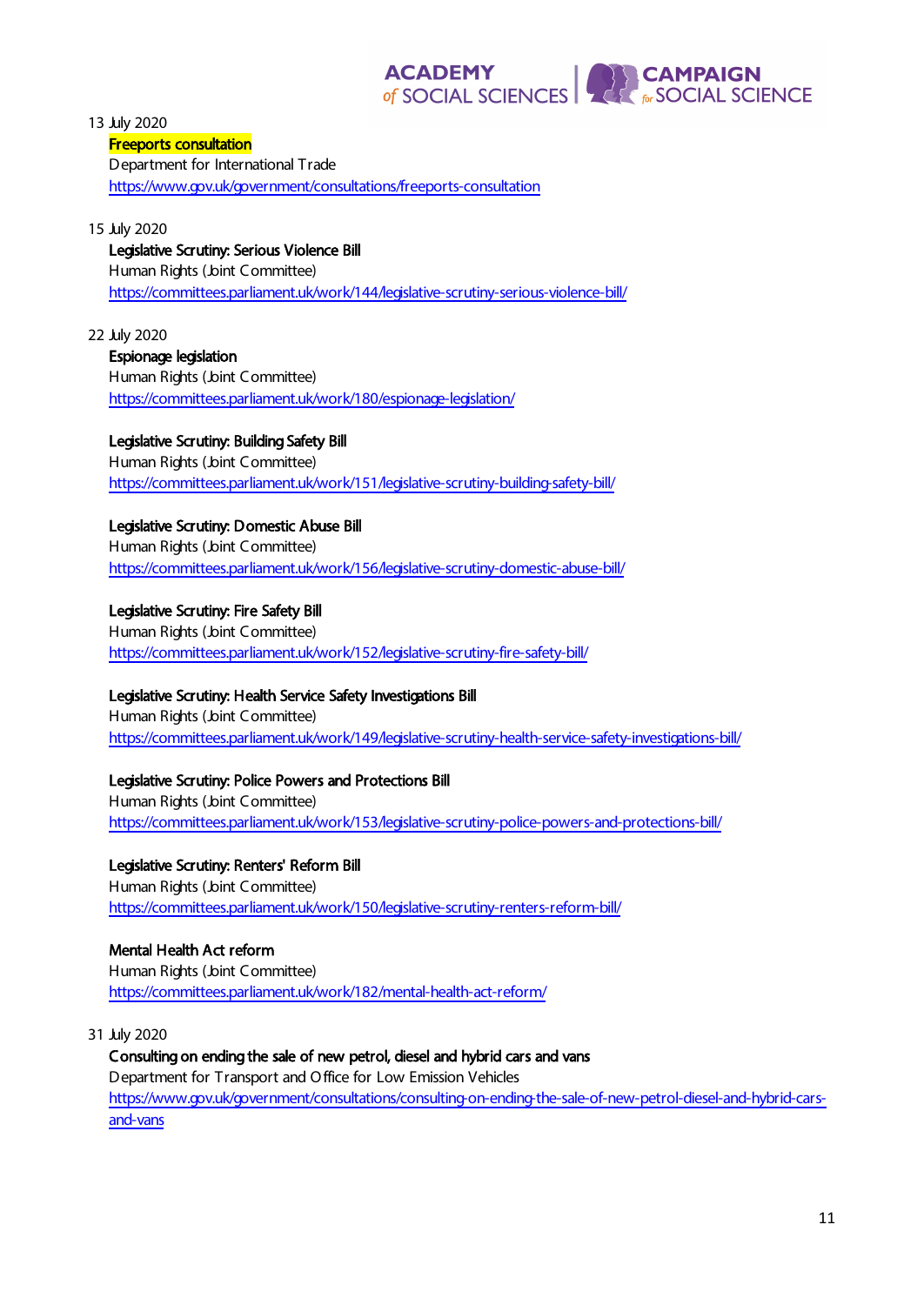

#### Delivering audit reform

Business, Energy and Industrial Strategy Committee <https://committees.parliament.uk/work/222/delivering-audit-reform/>

#### 3 August 2020

#### Carer's leave

Department for Business, Energy & Industrial Strategy <https://www.gov.uk/government/consultations/carers-leave>

#### 15 August 2020

HMRC Charter HM Revenue & Customs <https://www.gov.uk/government/consultations/hmrc-charter>

#### 19 August 2020

## Tax treatment of asset holding companies in alternative fund structures

HM Treasury

[https://www.gov.uk/government/consultations/tax-treatment-of-asset-holding-companies-in-alternative-fund](https://www.gov.uk/government/consultations/tax-treatment-of-asset-holding-companies-in-alternative-fund-structures)[structures](https://www.gov.uk/government/consultations/tax-treatment-of-asset-holding-companies-in-alternative-fund-structures)

#### 20 August 2020

# Plastic Packaging Tax: policy design

HM Revenue & Customs <https://www.gov.uk/government/consultations/plastic-packaging-tax-policy-design>

#### 21 August 2020

# A consultation on the Reform to Retail Prices Index (RPI) Methodology

HM Treasury

<https://www.gov.uk/government/consultations/a-consultation-on-the-reform-to-retail-prices-index-rpi-methodology>

## 27 August 2020

## Notification of uncertain tax treatment by large businesses

HM Revenue & Customs

<https://www.gov.uk/government/consultations/notification-of-uncertain-tax-treatment-by-large-businesses>

#### 28 August 2020

## Consultation on the taxation impacts arising from the withdrawal of LIBO R

HM Revenue & Customs [https://www.gov.uk/government/consultations/consultation-on-the-taxation-impacts-arising-from-the-withdrawal](https://www.gov.uk/government/consultations/consultation-on-the-taxation-impacts-arising-from-the-withdrawal-of-libor)[of-libor](https://www.gov.uk/government/consultations/consultation-on-the-taxation-impacts-arising-from-the-withdrawal-of-libor)

## Raising standards in the tax advice market: Call for evidence

HM Revenue & Customs <https://www.gov.uk/government/consultations/call-for-evidence-raising-standards-in-the-tax-advice-market>

# Tackling Construction Industry Scheme abuse HM Revenue & Customs

<https://www.gov.uk/government/consultations/tackling-construction-industry-scheme-abuse>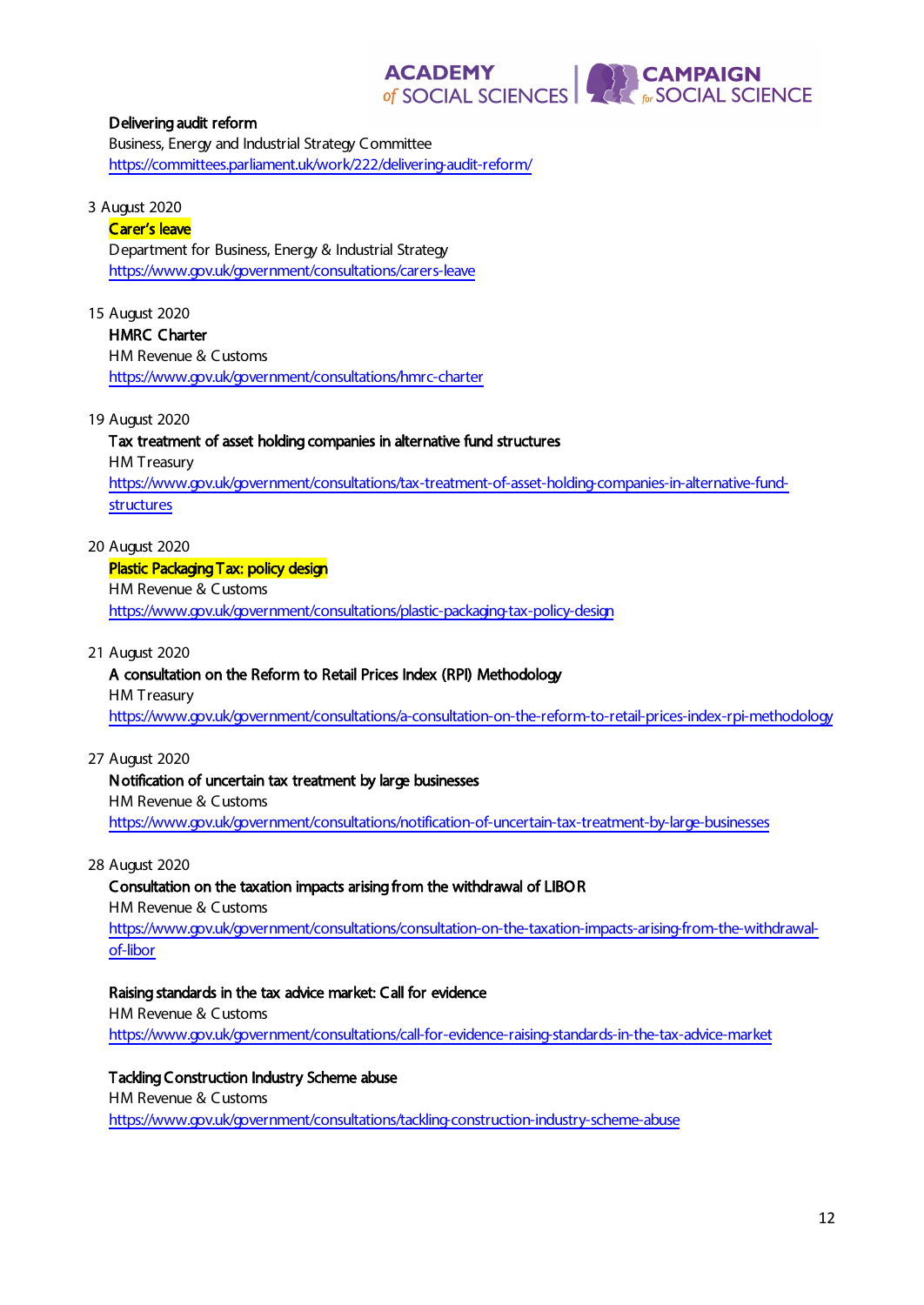

29 August 2020 Hybrid and other mismatches HM Revenue & Customs <https://www.gov.uk/government/consultations/hybrid-and-other-mismatches>

1 December 2020 Development Proposals for Land W est of Ifield Homes England <https://www.gov.uk/government/consultations/west-of-ifield>

19 December 2020 RAF Halton Consultation Ministry of Defence and Defence Infrastructure O rganisation <https://www.gov.uk/government/consultations/raf-halton>

31 December 2020

## Progress of the negotiations on the UK's Future Relationship with the EU Committee on the Future Relationship with the European Union [https://committees.parliament.uk/work/138/progress-of-the-negotiations-on-the-uks-future-relationship-with-the-](https://committees.parliament.uk/work/138/progress-of-the-negotiations-on-the-uks-future-relationship-with-the-eu/)

[eu/](https://committees.parliament.uk/work/138/progress-of-the-negotiations-on-the-uks-future-relationship-with-the-eu/)

31 December 2020

# UK trade negotiations

International Trade Committee <https://committees.parliament.uk/work/186/uk-trade-negotiations/>

1 January 2025

## **Effectiveness of UK AID**

International Development Committee <https://committees.parliament.uk/work/140/effectiveness-of-uk-aid/>

30 December 2025

#### Proposed Policing Inspection Programme and Framework 2020 to 2021

Home O ffice and HM Inspectorate of Constabulary and Fire & Rescue Services [https://www.gov.uk/government/consultations/proposed-policing-inspection-programme-and-framework-2020-to-](https://www.gov.uk/government/consultations/proposed-policing-inspection-programme-and-framework-2020-to-2021)[2021](https://www.gov.uk/government/consultations/proposed-policing-inspection-programme-and-framework-2020-to-2021)

# **New Oral Inquiries** (not accepting written evidence, opened since April 1)

## ICAI's review on the Newton Fund

International Development Sub-Committee on the W ork of the Independent Commission for Aid Impact <https://committees.parliament.uk/work/204/icais-review-on-the-newton-fund/>

## Gambling regulation: problem gambling and protecting vulnerable people

Public Accounts Committee

[https://committees.parliament.uk/work/193/gambling-regulation-problem-gambling-and-protecting-vulnerable](https://committees.parliament.uk/work/193/gambling-regulation-problem-gambling-and-protecting-vulnerable-people/)[people/](https://committees.parliament.uk/work/193/gambling-regulation-problem-gambling-and-protecting-vulnerable-people/)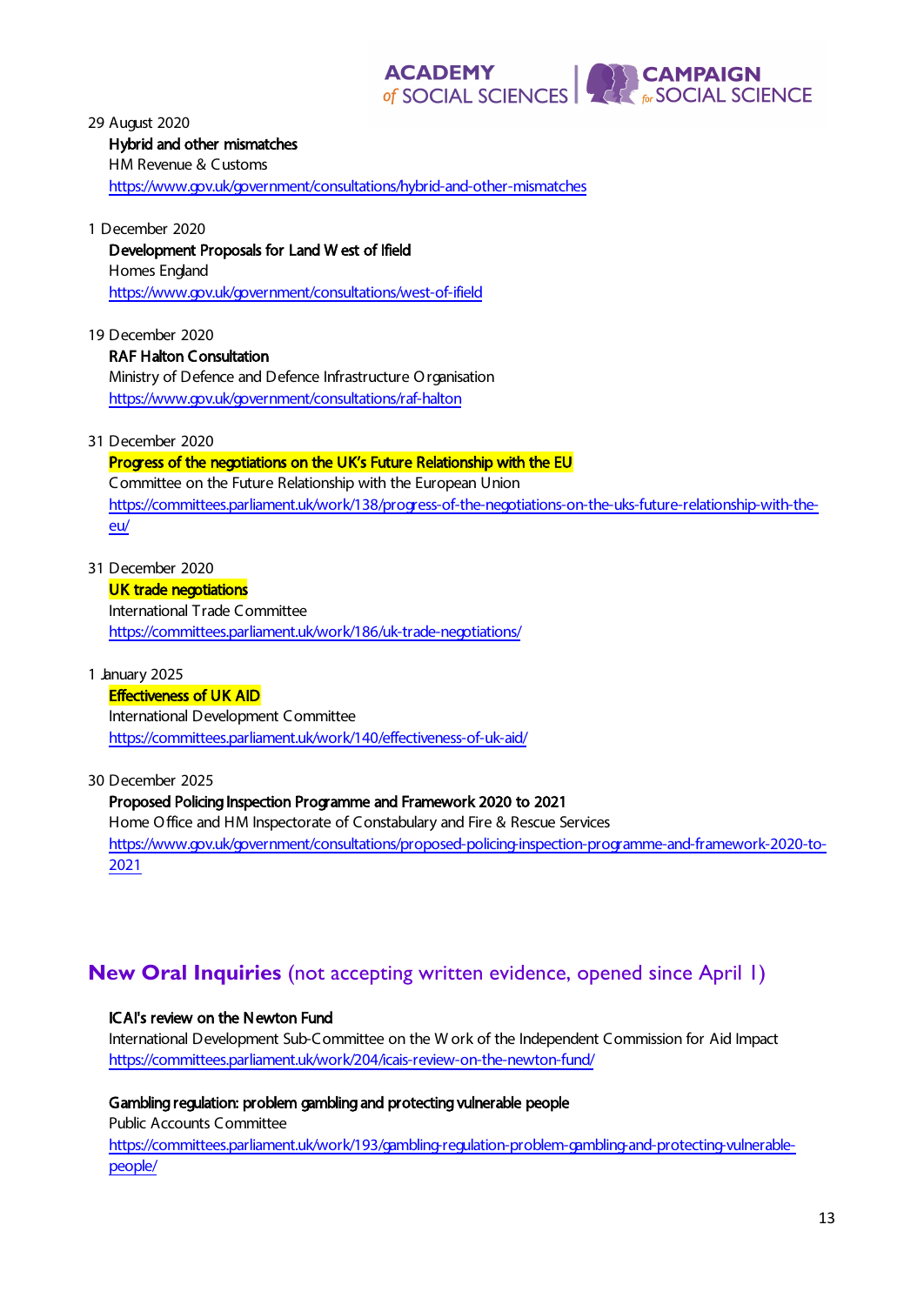# **ACADEMY**<br> **OF SOCIAL SCIENCES**

#### Ageing prison population

Justice Committee <https://committees.parliament.uk/work/270/ageing-prison-population/>

Introductory Session with the Defence Secretary Defence Committee <https://committees.parliament.uk/work/253/introductory-session-with-the-defence-secretary/>

#### Adult skills and lifelong learning

Education Committee <https://committees.parliament.uk/work/234/adult-skills-and-lifelong-learning/>

O nline Harms and Disinformation Digital, Culture, Media and Sport Sub-committee on O nline Harms and Disinformation <https://committees.parliament.uk/work/232/online-harms-and-disinformation/>

The work of DEFRA Environment, Food and Rural Affairs Committee <https://committees.parliament.uk/work/205/the-work-of-defra/>

# **Inquiries & Consultations in the Devolved Legislatures and Administrations – Resources**

Northern Ireland Executive <https://www.northernireland.gov.uk/consultations>

Northern Ireland Assembly <http://www.niassembly.gov.uk/assembly-business/committees/calls-for-evidence/>

Scottish Government <https://consult.gov.scot/>

Scottish Parliament <http://www.parliament.scot/gettinginvolved/current-consultations.aspx>

W elsh Government <https://beta.gov.wales/consultations>

National Assembly for W ales <http://senedd.assembly.wales/mgConsultationListDisplay.aspx>